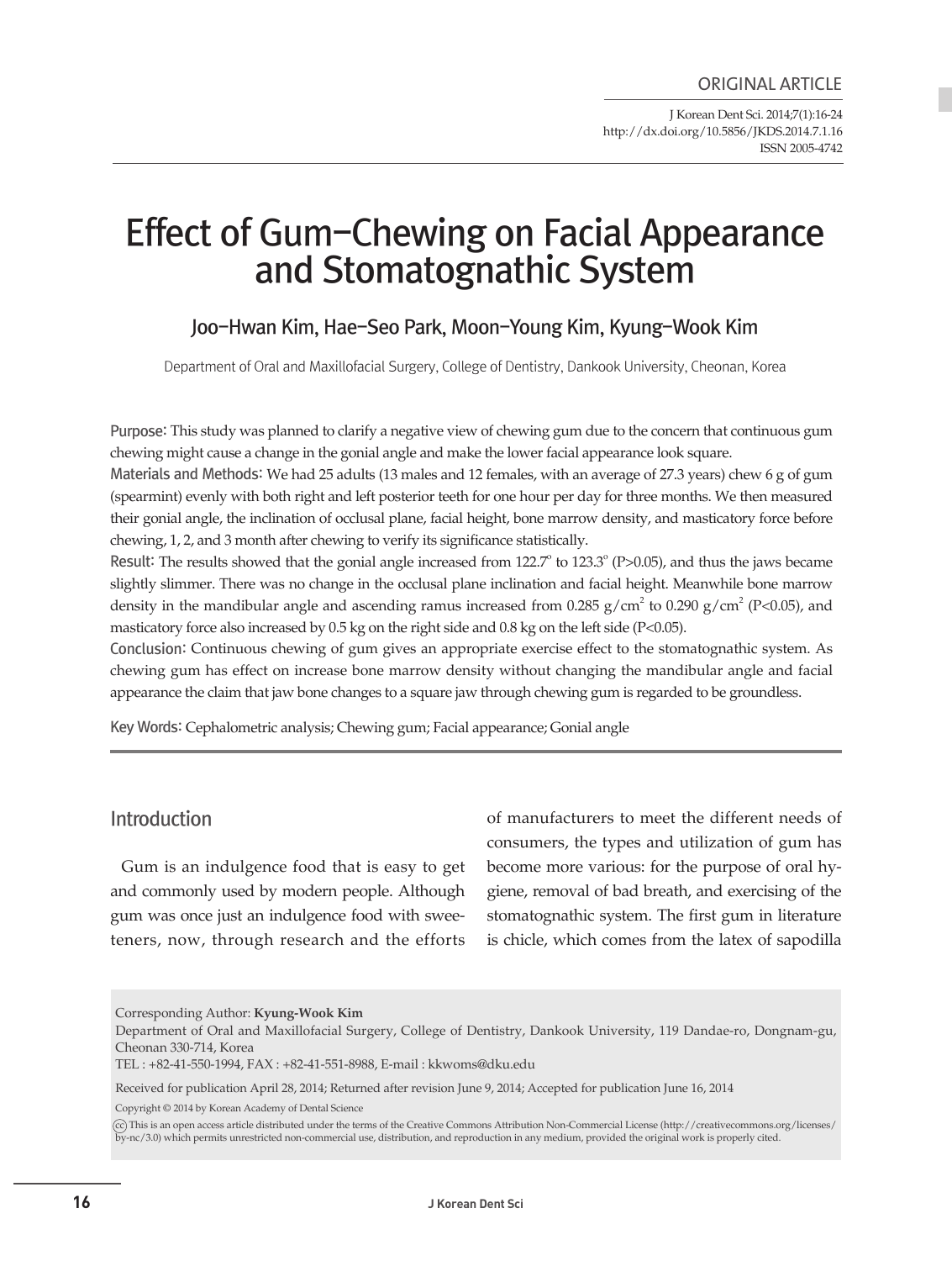trees and was chewed by the ancient Mayans of Mexico from the 2nd century AD. Around 1860, the American Thomas Adams made the current form of gum by adding spices and sugar to the chicle. And William Wrigley made a large contribution to the expansion of the early gum market by creating bubble gum in 1890. After that, gum manufacturing technology grew more and more, and now gum is one of the most popular indulgence foods<sup>1)</sup>.

 Past researchers said continuous masticatory move ment through gum had a lot of influence on the stomatognathic system, on muscle appearance in particular, and caused an increase in occlusal force. Imfeld<sup>1)</sup> said 560,000 tons of gum was produced annually all over the world, and if each stick of gum was chewed for about 30 minutes, humans have been chewing gum for 187 billion hours a year. Farella et al. $^{2}$  reported that chewing gum promoted oral hygiene through salivation, delivered various other medicines, and helped the jawbone exercise. Also, Farella et al.<sup>3)</sup> described the influence of chewing gum on the cardiovascular system in another study. And Loginova et al.<sup>4)</sup> found that chewing gum enhanced periodontal tissues by increasing blood circulation in periodontal tissues. There was also a study on using electromyography to show the influence of chewing gum on various masticatory muscles, and, based on a study using gum, Karkazis and Kossioni<sup>5)</sup> reported that the food properties influenced electromyogram during mastication, and that controlling the mastication rate could control the variation in food hardness. Also, in studies on the refreshing effect of chewing gum using a brainwave test, Morinushi et al. $^{6)}$  and  $Kim<sup>13)</sup>$  found that chewing gum without spices increased alpha and beta waves by, and with spices added to gum, theta waves increased additionally. Also, there was a study reported that chewing gum increased bone marrow density in the mandibular angle and so could be helpful in preventing osteoporosis of the jawbone.

However, in spite of the various advantages of

chewing gum, there is also a negative view due to the concern that continuous chewing of gum might cause a change in the gonial angle and make the lower facial appearance look square. In modern times, when a balanced and overall small and slim oval face is the standard of beautiful face, if chewing gum could change the lower facial appearance into a square one, it could cause a lot of controversy.

 Nowadays, osteoporosis is also becoming a common chronic disease among the elderly, and the pain and fractures caused by the disease are a main therapeutic target. The major reasons for osteoporosis are ageing and menopausal hormone decrease. The major treatment methods are female hormone therapy, an increase in calcium and vitamin D intake, quitting smoking, and weightbearing exercises. Above all, appropriate weightbearing exercise is the most important preventive factor. There is at this time not much research about bone marrow density measurement of the jawbone and alveolar bone. Therefore, this study was designed to encourage chewing gum as an appropriate weight-bearing exercise.

 This experiment was carried out to study the influence of continuous chewing of gum on the stomatognathic system. Cephalometric X-rays were used to see the effect of chewing gum on the mandibular angle and facial appearance, and an occlusal force test was performed to investigate the increase of masticatory force. Also, bone marrow density was measured to see if there was a change in bone marrow density of the jaw bone by the continuous exercise of masticatory muscles.

# Materials and Methods

### *1. Subjects of Study*

 The subjects were 13 male adults and 12 female adults who were whole body healthy, had no temporomandibular disorder history, and had normal function of the stomatognathic system (There were 13 males in their 20s, seven females in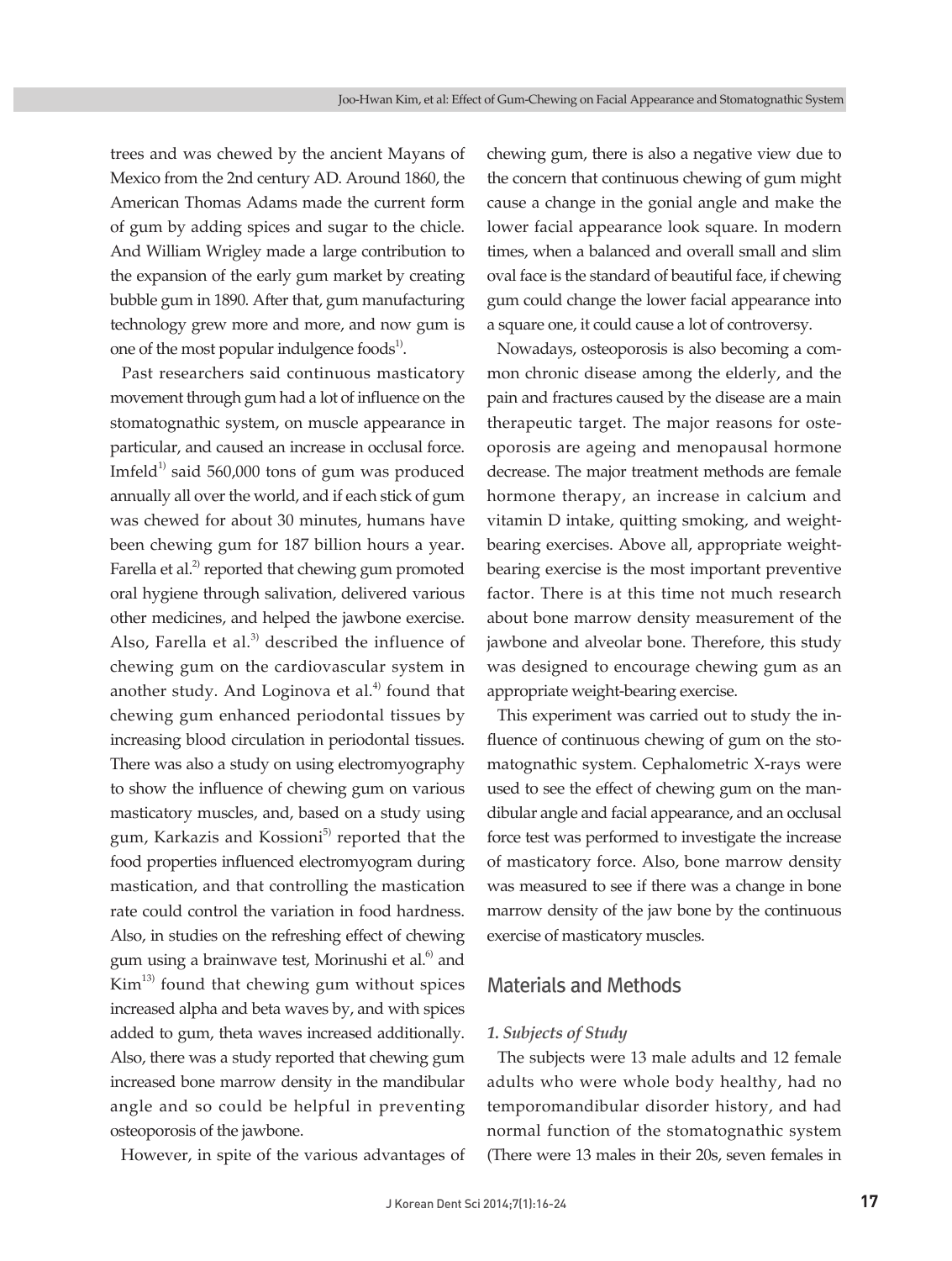their 20s, three females in their 30s, and two females in their 40s. The average age was 27.3 years).

## *2. Methods of Study*

We had the experiment subjects chew 6 g of gum (spearmint) evenly with both right and left posterior teeth for one hour per day for three months, and then measured several items before chewing (T0), one month after chewing (T1), two months after chewing (T2) and three months after chewing (T3), and compared the changes and verified their significance (at Dankook University Hospital from August to November in 2013).

The occlusal force of the first molar was measured each time to see whether masticatory pressure was changed, bone marrow density tests were performed to observe the increase of bone marrow density in the alveolar bone and mandibular ascending ramus, and cephalometric X-rays were took to observe changes in the gonial angle, facial height, and the occlusal plane inclination.

## 1) Cephalometric X-ray Imaging

 Cephalometric X-rays (Kodak 9000 3D; Kodak, Rochester, NY, USA) were took to observe changes in the gonial angle, facial height, and the occlusal plane inclination during the experiment period. The landmarks and measurement items used in the X-rays are as follows (Fig. 1).

(1) Landmarks

 Na (nasion): The uppermost point of the frontonasal suture

 Me (menton): The lowest point of the contour of the mandibular symphysis at the tip of the jaw

Or (orbitale): The lowest point of the orbit

 Po (porion): The uppermost point of the external auditory canal

 Ar (articulare): The cross point of the downward direction of the skull base and backward direction of the left and right subcondyle

 Go (gonion): The backward lowest point of the mandibular angle

 F-H plane: The line connecting the porion and orbitale

 Occlusal plane: The plane connecting the midpoint of the incisal edge of the maxillary and mandibular central incisors, and the midpoint of the occlusal plane of the maxillary and mandibular first molars

(2) Measurement Items

 Gonial angle: The angle formed by Ar-Go and Go-Me was measured. As the angle increases the mandibular angle appearance gets slimmer, and as the angle is reduced, the jaw nears a square.

 Occlusal plane inclination: The angle formed by the F-H plane and the occlusal plane was measured to grasp changes in the occlusal pattern and the mandibular inclination.

 Facial height: The distance between Na and Me was measured to observe changes in the vertical length of the face.

#### 2) Bone Marrow Density Test

 We had the research subjects lie comfortably on a bone densitometer (Hologic, Bedford, MA, USA) and turn their heads, and then measured their bone marrow density.



**Fig. 1.** Linear measurement and reference landmarks used in this study. Na: nasion, Po: porion, Or: orbitale, Ar: articulare, Go: gonion, Me: menton.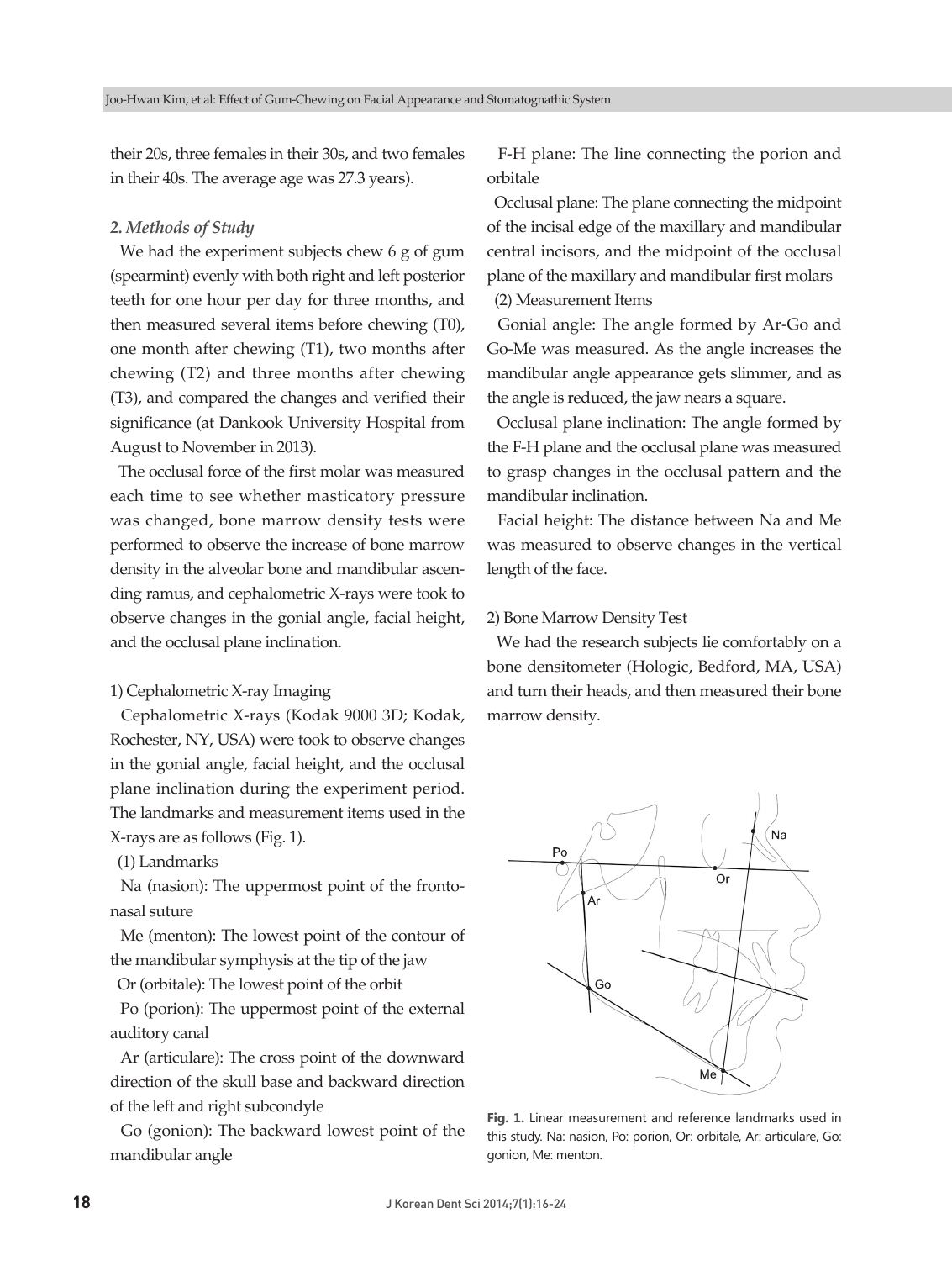## 3) Measurement of Occlusal Force

 We had the research subjects sit comfortably and measured the occlusal forces of the left and right first molars each time using an occlusal force gauge (FS-1020A; Fine Korea Co., Seoul, Korea).

## *3. Statistical Methods*

 For each measurement item, the average and standard deviation were calculated for each time and the difference was verified at a significance level of 0.05 (5%) by performing a Wilcoxon signed-rank test with PASW Statistics version 18.0 (IBM Co., Armonk, NY, USA) to evaluate their significance.

# Result

## *1. Changes in Gonial Angle*

 The measured average angle of the mandibular angle area is as follows (Tables 1, 6). It increased by 0.3° from  $122.7^{\circ} \pm 6.62^{\circ}$  (before chewing) to  $123.0^{\circ}$ (one month after chewing). And it increased by 0.1° to  $123.1^\circ$  (two months after chewing) and finally by 0.2° to 123.3° (three months after chewing). There was no statistically significant change (P<0.05; Fig. 2, Table 6).

## *2. Changes in Occlusal Plane Inclination*

 The measured average occlusal plane inclination is as follows (Tables 2, 6). It decreased by 0.2° from

#### **Table 1.** Mean of gonial angle

| Degree (°) $122.7 \pm 6.62$ $123.0 \pm 6.41$ $123.1 \pm 7.01$ $123.3 \pm 7.11$ |  |  |
|--------------------------------------------------------------------------------|--|--|

T0: before chewing gum, T1: one month after chewing gum, T2: two months after chewing gum, T3: three months after chewing gum.

Values are presented as mean±standard deviation.

#### **Table 2.** Mean of occlusal plane inclination

| Degree (°) 26.7±4.84 26.5±4.28 26.4±5.21 26.5±4.80 |  |  |
|----------------------------------------------------|--|--|

T0: before chewing gum, T1: one month after chewing gum, T2: two months after chewing gum, T3: three months after chewing gum.

Values are presented as mean±standard deviation.



**Fig. 2.** Facial photos of T0, T3. T0: before chewing gum, T3: three months after chewing gum.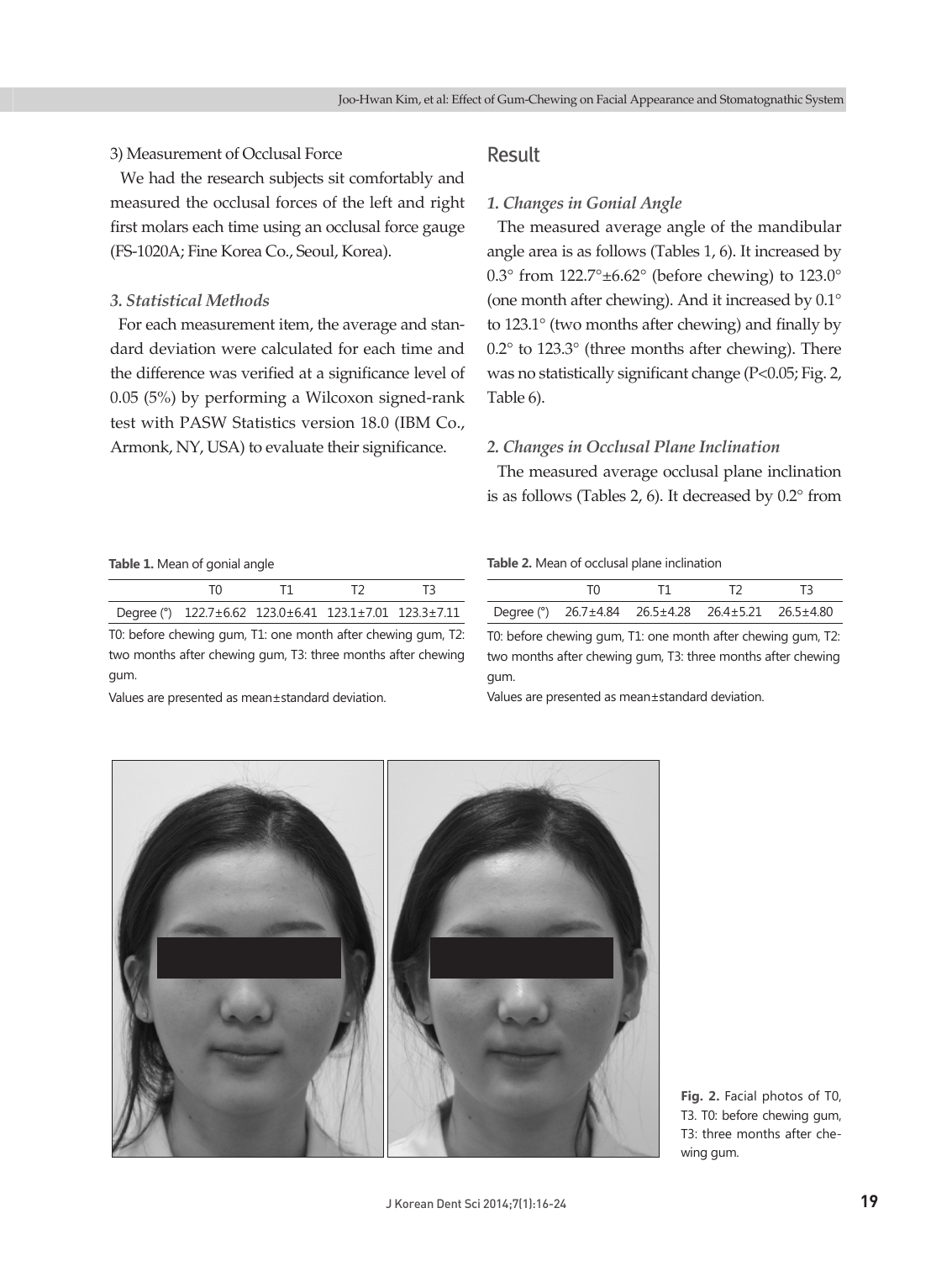26.7° (before chewing) to 26.5° (one month after chewing). And it decreased by 0.1° to 26.4° (two months after chewing) and finally to 26.5° (three months after chewing). There were no statistically significant changes (P>0.05).

## *3. Changes in Facial Height*

 The measured average facial height is as follows (Tables 3, 6). It was 110.3 mm before chewing and 110.4±5.48 mm one month after chewing. It was also measured at 110.4 mm both two and three months later (P<0.05).

#### *4. Changes in Bone Marrow Density*

 The measured average bone marrow density in the mandibular angle and ascending ramus is as follows (Tables 4, 6). It showed a significant

**Table 3.** Mean of facial height (mm)

| Lenath | 110.3±5.53 110.4±5.48 110.4±5.33 110.4±5.41 |  |  |
|--------|---------------------------------------------|--|--|

T0: before chewing gum, T1: one month after chewing gum, T2: two months after chewing gum, T3: three months after chewing gum.

Values are presented as mean±standard deviation.

# change, by  $0.002$  g/cm<sup>2</sup> from  $0.285$  g/cm<sup>2</sup> (before chewing) to  $0.287$  g/cm<sup>2</sup> (one month after chewing) (P<0.05). Two months after chewing, there was no change, but it showed a significant change through an increase by 0.003  $g/cm^2$  to 0.290  $g/cm^2$  three months after chewing (P<0.05).

#### *5. Changes in Occlusal Force*

 The measured left and right occlusal forces are as follows (Tables 5, 6). The right occlusal force increased by 0.5 kg, from 42.8 kg (before chewing) to 43.3 kg (three months after chewing), and the left occlusal force increased by 0.8 kg, from 36.2 kg (before chewing) to 37.0 kg (three months after chewing).

#### **Table 5.** Mean of occlusal force (kg)

|      | TN.                                               | T1.                                                                 | T2 | T3. |
|------|---------------------------------------------------|---------------------------------------------------------------------|----|-----|
|      | Right 42.8±11.12 43.0±13.32 43.0±12.25 43.3±13.33 |                                                                     |    |     |
| Left |                                                   | $36.3 \pm 14.22$ $36.5 \pm 12.27$ $36.7 \pm 13.26$ $37.0 \pm 13.38$ |    |     |

T0: before chewing gum, T1: one month after chewing gum, T2: two months after chewing gum, T3: three months after chewing gum.

Values are presented as mean±standard deviation.

#### **Table 4.** Mean of BMD  $(g/cm^2)$

|            | $\tau$ | ÷., | $\rightarrow$ | $\sim$ |
|------------|--------|-----|---------------|--------|
| <b>BMD</b> |        | .   | .<br>.        |        |

T0: before chewing gum, T1: one month after chewing gum, T2: two months after chewing gum, T3: three months after chewing gum, BMD: bone marrow density.

Values are presented as mean±standard deviation.

#### **Table 6.** Test results by Wilcoxon signed-rank test

|                     | T0~T1   | T1~T2   | T2~T3   | T3~T0 |
|---------------------|---------|---------|---------|-------|
| Gonial angle        |         |         |         |       |
| Occlusal plane      |         |         | $\star$ |       |
| Facial height       |         |         |         |       |
| Bone marrow density | $\star$ |         | $\star$ |       |
| Occlusal force      |         | $\star$ | $\star$ |       |

T0: before chewing gum, T1: one month after chewing gum, T2: two months after chewing gum, T3: three months after chewing gum.

\*Significant at a level of P<0.05.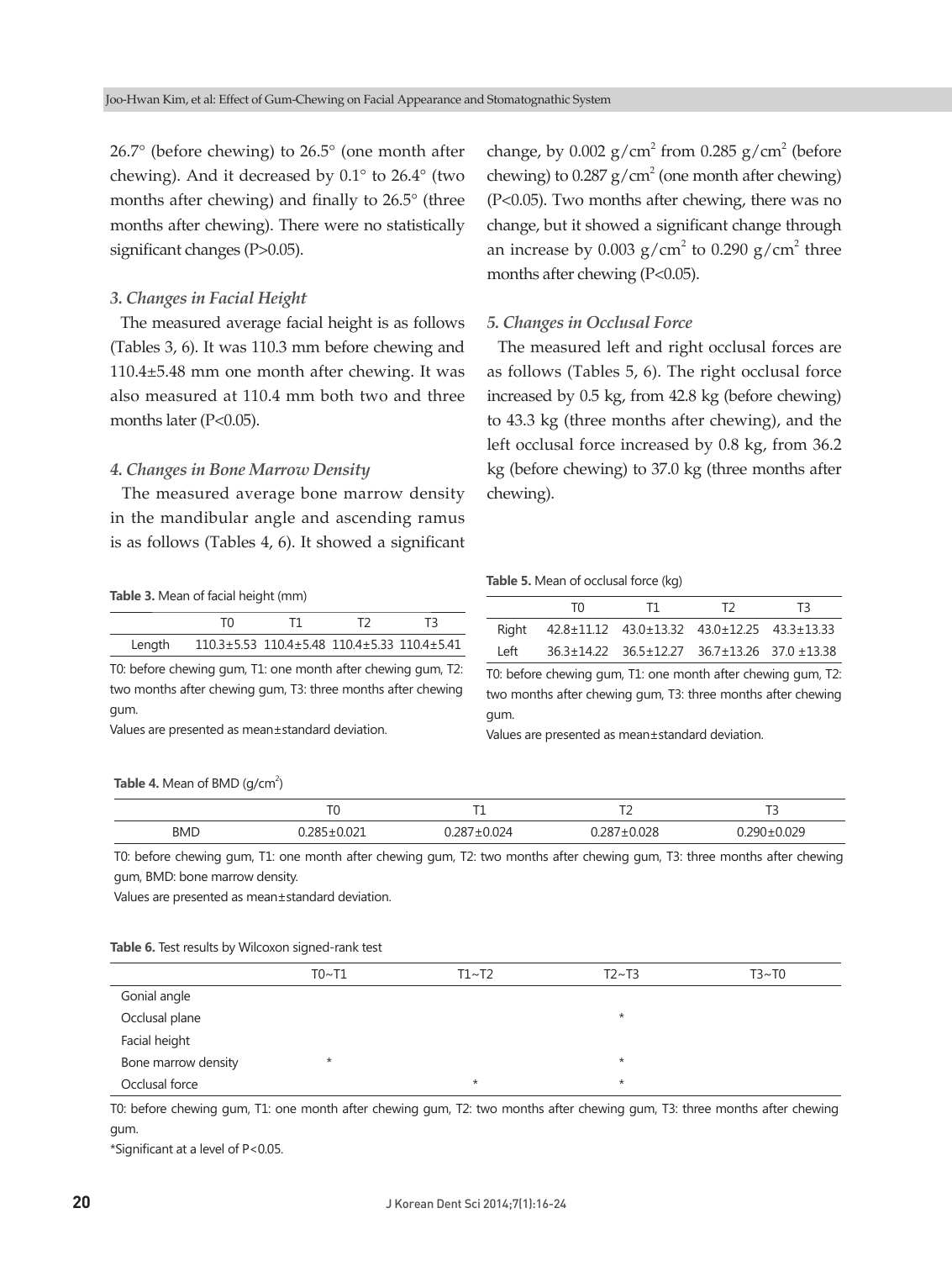# **Discussion**

 As a food-chewing action, mastication is a complicated physiological phenomenon and a harmonious functional system in which the whole stomatognathic system is involved. The functional units of mastication include the dentition, periodontal tissues, the jawbone, temporomandibular joint, muscles involved in mandibular movement, mouth and lips, tongue, cheek, salivary glands, and the nervous system.

 Humans can feel the urge to chew something besides when eating and drinking. That is how the chicle obtained from sapodilla trees was born as a commodity, gum. The purposes of gum are various, from refreshing and the removal of bad breath to an increase in oral hygiene and the treatment of dentin hypersensitivity. And thanks to its advantage of being able to be used easily and simply, it can be a route for various medicines.

 This experiment was planned to comprehensively consider the influence of continuous chewing of gum on the stomatognathic system. We measured the gonial angle, occlusal plane inclination, facial height, and bone marrow density to study the influence of chewing gum on the jawbone, and measured the masticatory pressure to see its influence on masticatory function.

 The shape of the craniofacial skeleton is primarily decided by genes and secondly influenced by the local or whole body environment during growth. Muscles cause changes to skeletal form by giving physiological and mechanical effects to the skeleton. The occlusal force generated by the contraction of masticatory muscles is distributed through the teeth in the craniofacial skeleton and makes a stress line that forms an arrangement of bony trabeculae in the best direction for resistance to pressure. Therefore, the skeleton grows through complementary bone infiltration and resorption processes that are influenced by muscles. If the direction and magnitude of force are changed, the

arrangement and pattern of bony trabeculae are also changed. This causes changes in bone infiltration and resorption processes, and a change in skeletal appearance<sup>6)</sup>.

 Young people in our modern times prefer an oval face that has a large angle of the mandibular angle area. That is why many young women undergo plastic surgery to make their faces oval by removing the bone in the mandibular angle. One of the reasons many teenagers avoid chewing gum is a concern that they might have an angular lower facial appearance through a reduction of the angle in the mandibular angle area.

 In this experiment, the gonial angle increased from 122.7° (before chewing) to 123.3° as the test subjects continued to chew gum, although there was no statistical significance (P>0.05). Therefore, even when a slight amount of error in cephalometric X-ray imaging and tracing is considered, the results of this research break down the myth that chewing gum makes a square jaw by decreasing the gonial angle. On the contrary, it presents the possibility of an oval face that has a bigger gonial angle. Also, the occlusal plane inclination and facial height did not change despite continuous chewing of gum.

 In modern times, osteoporosis is becoming a serious social problem. If an early diagnosis for osteoporosis is appropriately made, the loss of bone marrow density can be prevented through appropriate weight-bearing exercises. Exercise plays an important role in making and maintaining strong bones, and stretching muscles can increase bone marrow density by stimulating bones. Exercise is a necessary factor for the prevention and treatment of osteoporosis, and in particular, exercises against gravity, in other words, weight-bearing exercises, are useful to prevent osteoporosis. Parhampour et al. $7$  announced that weight-bearing exercises improved bone construction. The muscles in the maxillofacial region are difficult to use in weightbearing exercises due to their nature, and chewing gum is regarded to be the most effective jawbone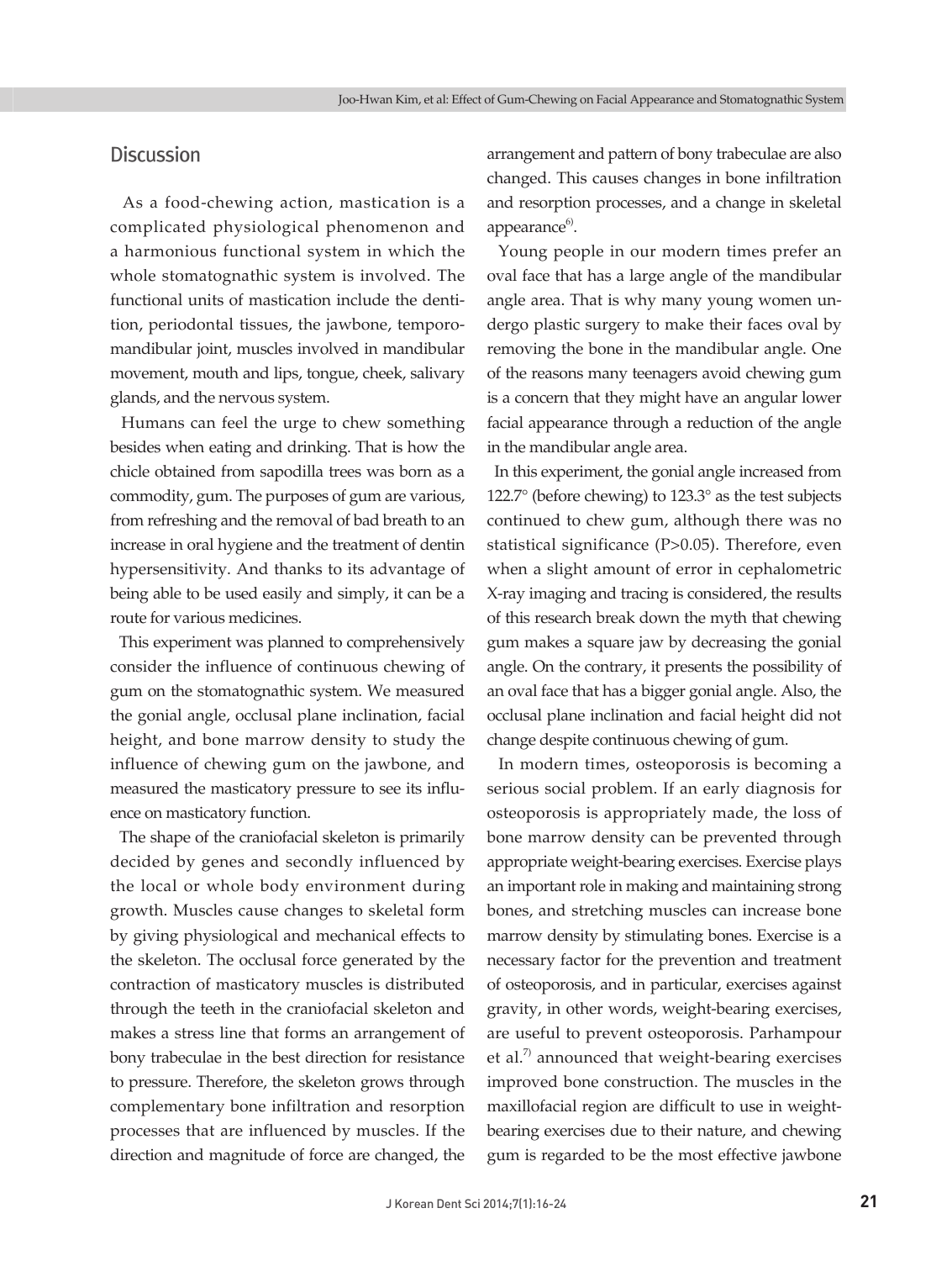exercise. Therefore, this study was designed to verify such.

Li et al. $^{8}$  said bone marrow density, thickness of muscles, and the force generated by muscles should be comprehensively evaluated to evaluate the strength of bones. Calbet et al. $9$  said people who played soccer for a long time showed an increased bone marrow density in the thighbone and lumbar spine in an experiment targeting soccer players, and Hart et al. $10)$  found that bone construction and strength increased in mice that were trained by swimming. In this experiment, bone marrow density was increased by a certain amount in both the mandibular angle and ascending ramus. This bone marrow density increase was shown in the posterior area of the jawbone and ascending ramus where pressure was generated by continuous masticatory movement. An increase in blood circulation in periodontal tissues by mastication that was discovered by Loginova et al.<sup> $4)$ </sup> is regarded to be closely related to an increase in bone marrow density.

 In this experiment, we had the research subjects carry out continuous jawbone exercises by chewing the gum one hour per day for three months, and bone marrow density in the mandibular angle and ascending ramus showed a statistically significant increase (P<0.05). According to the results of this experiment, continuous chewing of gum is regarded to be helpful in improving bone marrow density in the jawbone and is expected to play a big role in lowering the frequency of occurrence of jawbone osteoporosis in menopausal women.

 There was a statistically significant increase in occlusal force by chewing gum  $(P<0.05)$ . For the subjects of this experiment, more people chewed unilaterally on the right side than on the left side. This unilateral chewing habit is regarded to be an important reason for the high occlusal force on right posterior teeth in the results of the experiment. Deniz and Kulak Ozkan $11$ <sup>11</sup> announced that chewing gum activated the function of the masseter and ante-

rior temporal muscles, and Hosman and Naeije<sup>12)</sup> said that electromyogram activity was proportional to 80% of muscle strength in their experiment's electromyogram test in maximum mastication. The increase of in occlusal force in this experiment can be interpreted as an increase in masticatory muscle strength. Considering the experiment period was three months, the enhancement of masticatory muscle strength in this experiment could be regarded to be due to nerve transmission changes caused by repeated mastication rather than an increase in muscle size by in increase of muscular fibers. Additional research will be needed to verify the more accurate increase of muscular fibers.

 Gum is one of the oldest indulgence foods humans enjoy, and almost the only method of the stomatognathic system exercise. This experiment showed that chewing gum for an appropriate amount of time helped the enhancement of the masticatory muscles, refreshing and relaxation, dispelled the myth that chewing gum makes the mandibular angle smaller and the jawbone more square, and had a positive influence on periodontal tissues and masticatory muscle exercise through an increase in bone marrow density.

# Conclusion

 This study was performed over three months with 25 male and female adult subjects to see if continuous chewing of gum changes the gonial angle, occlusal plane, facial height, bone marrow density and occlusal force. Through this study, the following results were obtained.

 1. The measured gonial angle increased from 122.7° (before chewing) to 123.1° (one month after chewing). And it increased by 0.1° to 123.1° (two months after chewing) and by  $0.2^\circ$  finally to  $123.3^\circ$ (three months after chewing) gradually. But there was no statistically significant change  $(P<0.05)$ .

 2. The measured occlusal plane inclination decreased by 0.2° from 26.7° (before chewing) to 26.5°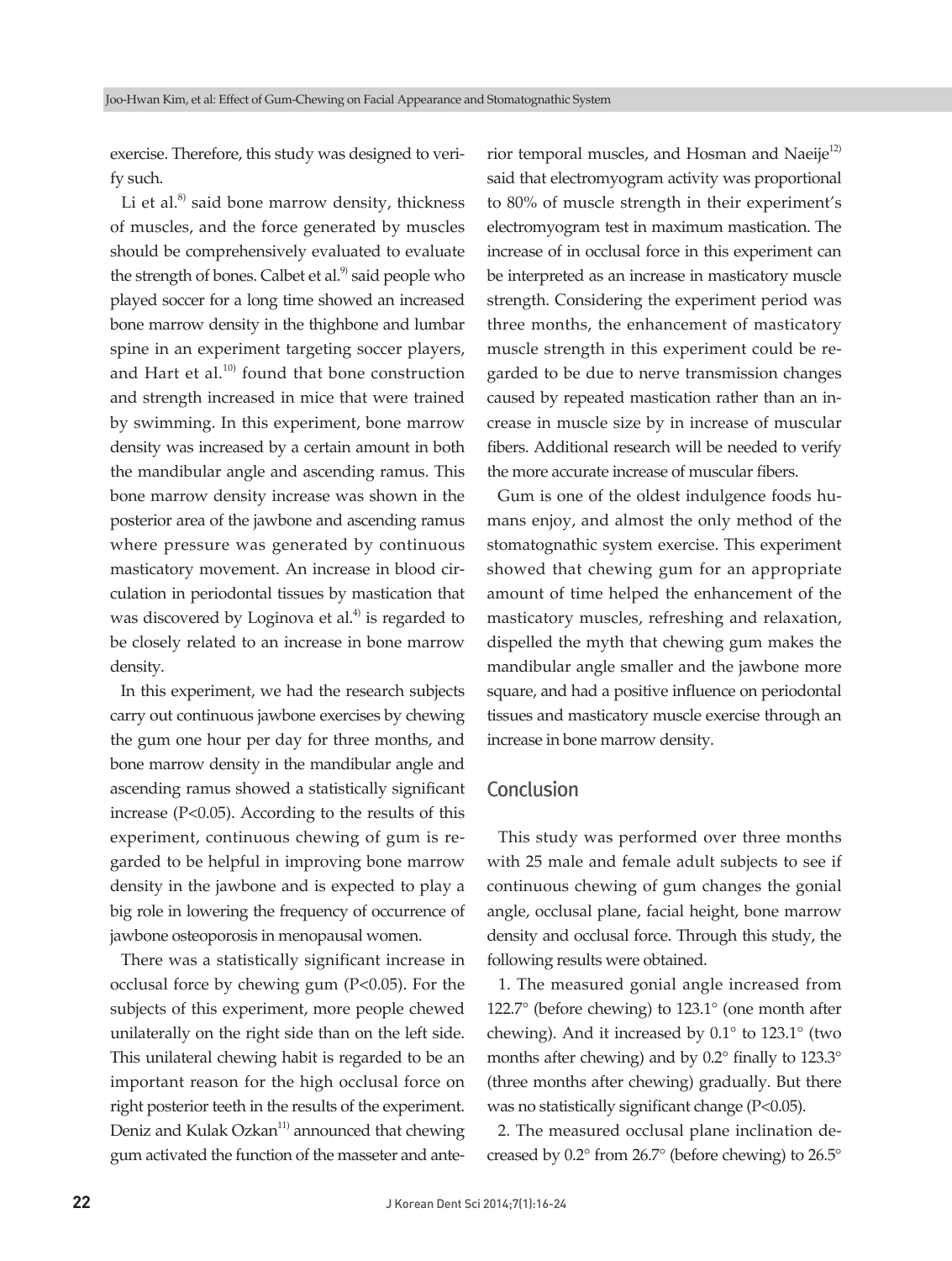(one month after chewing) and by 0.1° to 26.4° (two months after chewing) and finally to 26.5° (three months after chewing). There was no statistically significant change (P>0.05).

 3. The measured facial length was 110.3 mm before chewing and 110.4 mm one month after chewing. And it was measured as 110.4 mm both two months later and three months later (P<0.05).

 4. The measured bone marrow density in the mandibular angle and ascending ramus showed a significant change by increasing by  $0.005$  g/cm<sup>2</sup> from 0.285  $g/cm^2$  (before chewing) to 0.290  $g/cm^2$ (three months after chewing) (P<0.05).

 5. The measured right occlusal force increased by 0.5 kg from 42.8 kg (before chewing) to 43.3 kg (three months after chewing), and the left occlusal force increased by 0.8 kg from 36.2 kg (before chewing) to 37.0 kg (three months after chewing). These were statistically significant results  $(P<0.05)$ .

 Putting the results of this research together, continuous chewing of gum gives an appropriate exercise effect to the stomatognathic system. This effect strengthens and activates masticatory muscles and thus increases occlusal force. Also, as chewing gum causes an increase in bone marrow density without changing the mandibular angle and facial bone, the claim that the jawbone changes to a square jaw through chewing gum is regarded to be groundless. Also, due to this increase in bone marrow density, chewing gum is considered to be very helpful in preventing osteoporosis in menopausal women.

# Conflict of Interest

 No potential conflict of interest relevant to this article was reported.

# References

1. Imfeld T. Chewing gum--facts and fiction: a review of gum-chewing and oral health. Crit Rev Oral Biol Med. 1999; 10: 405-19.

- 2. Farella M, Bakke M, Michelotti A, Martina R. Effects of prolonged gum chewing on pain and fatigue in human jaw muscles. Eur J Oral Sci. 2001; 109: 81-5.
- 3. Farella M, Bakke M, Michelotti A, Marotta G, Martina R. Cardiovascular responses in humans to ex perimental chewing of gums of different consistencies. Arch Oral Biol. 1999; 44: 835-42.
- 4. Loginova NK, Zaĭtseva IV, Guseva IE. Hemodynamic changes in the periodontium with the use of chewing gum. Stomatologiia (Mosk). 1999; 78: 17-9.
- 5. Karkazis HC, Kossioni AE. Re-examination of the surface EMG activity of the masseter muscle in young adults during chewing of two test foods. J Oral Rehabil. 1997; 24: 216-23.
- 6. Morinushi T, Masumoto Y, Kawasaki H, Takigawa M. Effect on electrocephalogram of chewing flavored gum. Psychiatry Clin Neurosci. 2000; 54: 645-51.
- 7. Parhampour B, Torkaman G, Hoorfar H, Hedayati M, Ravanbod R. Effects of short-term resistance training and pulsed electromagnetic fields on bone metabolism and joint function in severe haemophilia A patients with osteoporosis: a randomized controlled trial. Clin Rehabil. 2014; 28: 440-50.
- 8. Li X, Mohan S, Gu W, Wergedal J, Baylink DJ. Quantitative assessment of forearm muscle size, forelimb grip strength, forearm bone mineral density, and forearm bone size in determining humerus breaking strength in 10 inbred strains of mice. Calcif Tissue Int. 2001; 68: 365-9.
- 9. Calbet JA, Dorado C, Díaz-Herrera P, Rodríguez-Rodríguez LP. High femoral bone mineral content and density in male football (soccer) players. Med Sci Sports Exerc. 2001; 33: 1682-7.
- 10. Hart KJ, Shaw JM, Vajda E, Hegsted M, Miller SC. Swim-trained rats have greater bone mass, density, strength, and dynamics. J Appl Physiol (1985). 2001; 91: 1663-8.
- 11. Deniz DA, Kulak Ozkan Y. The influence of occlusion on masticatory performance and satisfaction